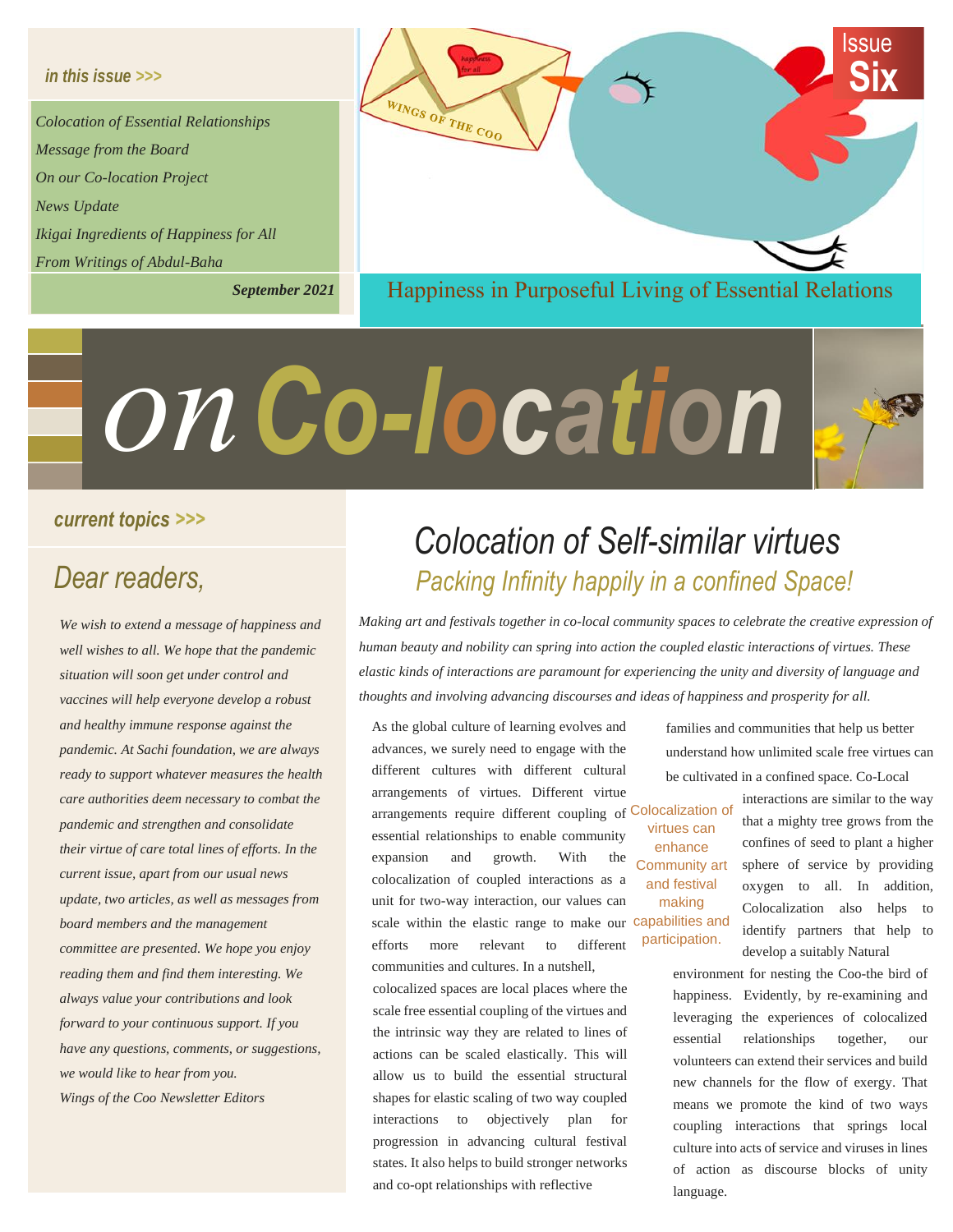# *Message from the Board*

*We are so happy and proud to see all our volunteer teams have shown their extraordinary ikigai mindset, purposeful action and, determination during these challenging health crises. As the coronavirus is still spreading and disrupting the social, cultural, and economic life of the planet, it is becoming harder to be in festive mode. As a nonprofit organization, we have regularly consulted together and devised adaptive accelerating momentum to achieve our mission. We managed to get more projects off the ground and increased our capabilities at the individual do-ityourself, the community do-it together and do-it-all-together organizational service level.*

*pursued via either zoom or co-local interactions. In this way, we make sure the continuity of our lines of efforts even during the lock downs.*

*We proposed co-local activity protocols to engage with the local learning culture and how we can leverage community cultural resources towards purposeful action leaving no one behind. The board is of opinion that the degree to which our colocalized efforts support health care promotion discourses and response receptive interactions and diversity participation of cultural communities will greatly affect our abilities to spread happiness. This task is similar to the challenge of assembling the pieces of a jigsaw puzzle to find all the matching coupled interactions of the puzzle. It requires partnership and networking. To date, we have worked with partners like Tennen Saien and RCDA as well as other local partners. This year, we initiated two more colocalized efforts: the Misachi we succeeded to develop the building blocks for a hub of effort that hopefully will lead to entanglement farming of virtues even carrying the additional weights of* 

*combating the pandemic and environmental degradation. We strongly believe, environmental degradation and raising pandemics are interrelated and require an all-together united effort by the world community.* 

*condolences to the family of our dear Dr. provider for the Sachi Foundation web site. He sadly passed away on the 22nd of March on a humanitarian mission to Mongolia.*

*We also send our congratulations to our dear member Misa on being awarded the New Colombo scholarship for the year 2021.* 

*We acknowledge all the Sachi volunteer community lines of efforts, and we thank you for doing everything you could to spread happiness.*

*Best happy wishes always to all, The board of Sachi Foundation*

# *On Our Co-Location!*

*Colocation is about cooperation, neighborhoods, and households to share resources to cultivate the essential social conditions, necessary communication, and relationships to be able to capture the value of one's art and culture towards building a better and happier future for everyone leaving no one beyond. Misachi Garden and Cares Community are collocal initiatives being developed in our Caboolture Center.*

Misachi Garden: Misachi garden engages with the community in Genki Market in Brisbane. It is a food forest garden that is based on horticultural principles of land care. It supports the neighborhood with a prototype of colocalized virtue of care in action to support healthy living and plastic-free lifestyles.

Cares Community: Cares community is about spreading happiness and wellbeing among people with disabilities and disadvantages. Cares Community Australia is a registered business.

These two co-local partners are based in our Caboolture center. These colocalization efforts focus on practical strategies that demonstrate our organizational contribution to the eco-environmental, social diversity. Peace nesting and caregiving response-receptive movements.

The particular aims are to provide comprehensive paid services on aspects such as nutrition and healthy living, plastic-free living, and food forest permaculture backyard designer learning activities and networking. An important activity is for the youth and adults who are disengaged from lifelong learning, as well as senior and vulnerable peoples to ensure access to the relevant support programs via access colocalized two-way coupled interactions.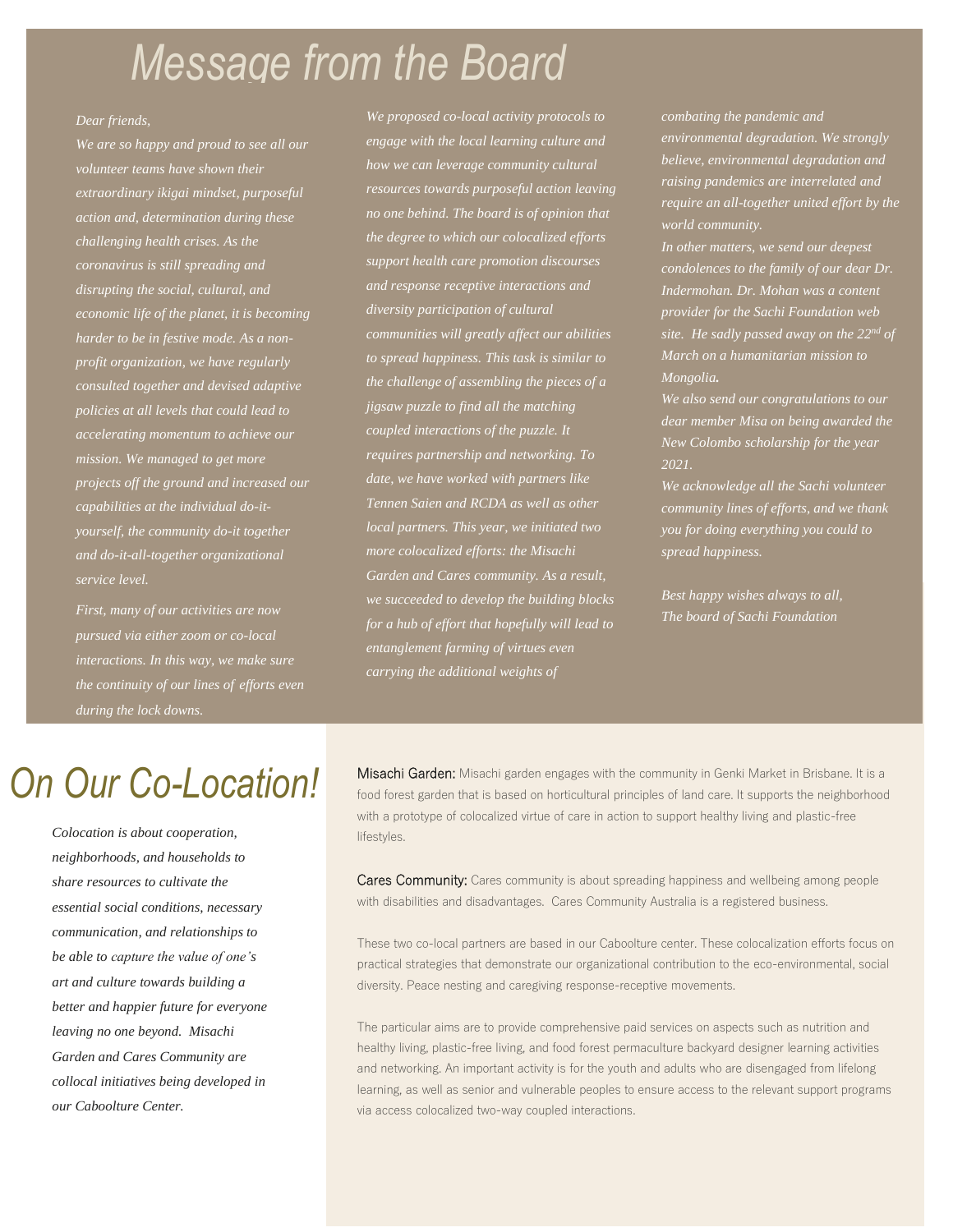# *Management Committee News*

We wish to extend a message of unity and well wishes to our community, partners and volunteers as we face the challenge of the burden of coronavirus. We sincerely hope and pray that the covid situation will soon get under control and an effective durable vaccine develops. Our board and management team (SAMAT) decided that instead of passively following the conditions posed by the global health crisis, we can develop an essential, strategic, and practical plan to adapt to the changes in the face of the global health crisis. After consultation with our volunteers, we decided to be focused on two interrelated areas. Cares community and Misachi garden are two colocalized kinds of centers that are being developed in Australia. What is very special about these two initiatives is their focus on the two way coupled interactions and Ikigai of purposeful actions that cultivate the resilience of the community responses and invite participation. The result speaks of itself. Once again, we showed how a small motivated Ikigai action of a small community can lash the mighty sea of cultural potency into huge waves.

*Sachi Foundation Management Team (SAMAT).*

### *Ask SAMAT >>>*





# *What is the characteristic features of our lines of efforts?*

Our lines of effort can have both colocalized and self-similar channels. This means each activity can be cluster packed in scale-free space and locally packing in finite scaled colocal space. Our lines of action have this unique feature where exergy flow (energy flown in purposeful action) makes sure the affinity and the degree to which essential relationship remains intact to ensure a new festival. They are also elastic which means it springs a kind of interaction that can be easily scaled within a range and replicated through all lines of efforts and cross-cultural settings.

*Q: What is the most important factor for a resilient culture? A:*

Resilience is an important factor to ensure the continuity of our community mission and passion in the face of increasing global challenges. The most important protective factor for cultural groups who develop resilience and the capacity to grow is having a strong linkage with the global framework for action of the Universal House of Justice, and be elastic, response-receptive, and exergic in the face of global disruptions and lockdowns.

#### FOUNDATION MANAGEMENT TEAM



# *Celebrating together oncolocation*

*Co-location can be a home or a farm or a community center where many different lines of efforts, home backyard food forest projects and, cultural and art activities that can reach peoples and develop exergy rich coupled interaction and festival celebrations for all peoples and ages.*

## *Signing Together on the path of Service.*

Good community art and mighty festivals come from similitudes in lines of actions. An artist, festival maker, and craftsman can make a meaningful contribution to community Response-receptivity, cycles of growth and development, wellbeing, and happiness. They can help individuals find their ikigai and engage communities to dance and sing together as they harvest acts of service in their entangled community virtue farms.

## *Challenges to expect when searching for Ikigai*

Ikigai is about finding happiness through purposeful action. There are several locally adaptive strategies that our volunteers can adapt. For example, they can base their work on their family, with a friend in localized coupled interactions to create positive vibes to support individuals to find their ikigai. Travelling can be a challenge due to lock-downs. You can also let us know if you need financial support to engage with the community lines of efforts.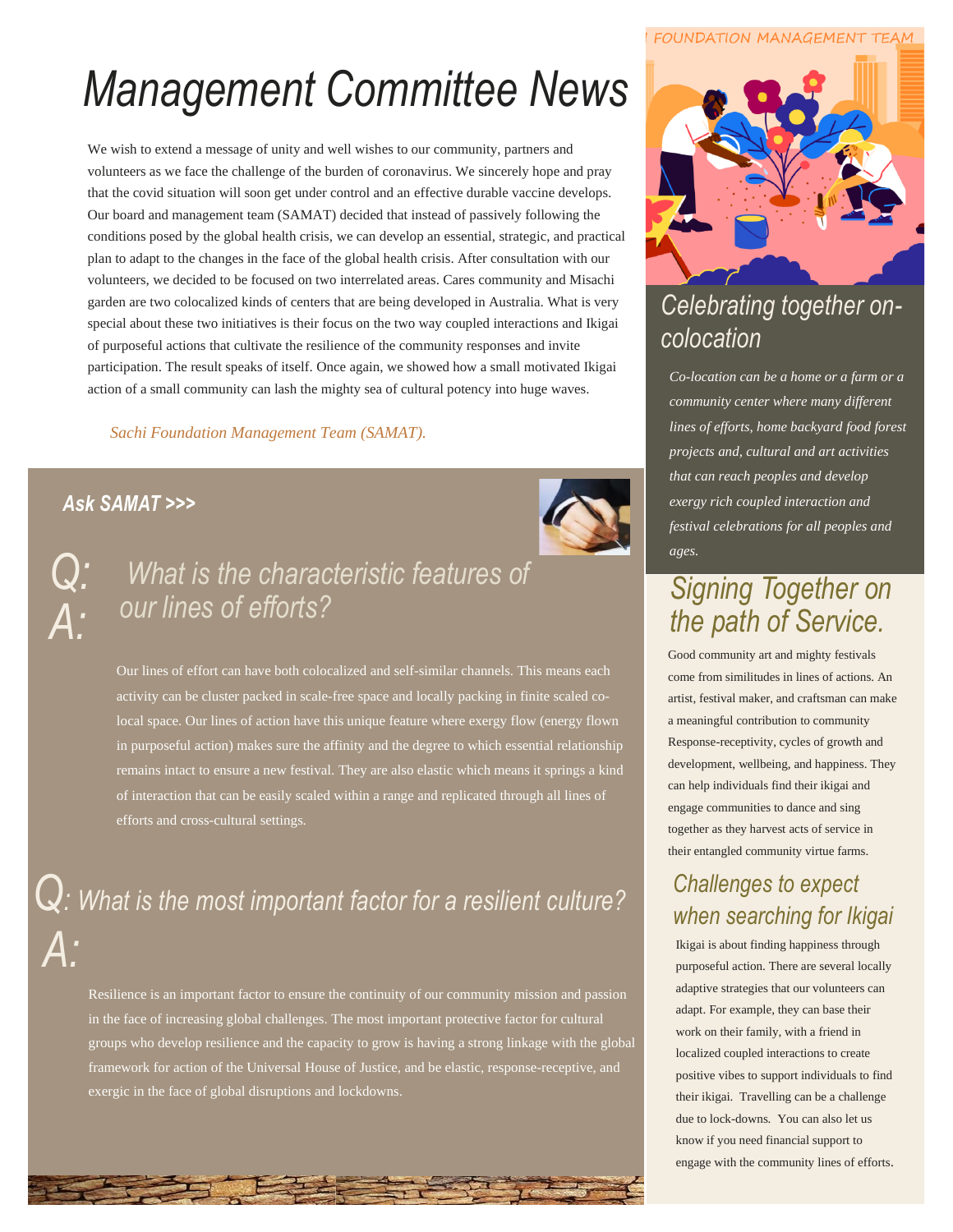## Foundation news

Hello, and welcome to the sixth edition of the "Wings of the Coo".

This year we have shown to the world that one way the dream of Ambassador Sachi can be realized is when we work together to build capacity at the local community with locally adaptive strategies that work even during pandemic lockdowns. In this issue, we provide the latest update on the progress of our efforts. But before we discuss our lines of effort and their relationship between them in the next article, let us recognize and celebrate our achievements and the wonderful support of our volunteers during 2020- 2021 by sharing the wonderful news and activities that continue to be recognized on both the global and local level.



- Between August 2020 and July 2021, we had three faces to face volunteer meetings and four zooms online meetings including two management committee meetings and one board zoom meeting.
- Between August 2020 and July 2021, our bi-monthly regular clean-up days continued at the Caboolture local community before it was postponed due to the onset of the pandemic. We did a total of five clean-up Australia days.
- In February 2021, our sponsored research work on the nature of Resident peace and Peace Reinforcing Hubs was published as a preprint.
- Misachi garden, (Brisbane, Australia). It offers a health food care system that can be initiated from backyards. This garden also donated chicken eggs and vegetables to the elderly during covid-19 lockdowns. In July and August 2021, Misachi garden had a stall in Gingi Market in Brisbane.
- Care Community launched as Cares Community Australia to determine the emotional, cultural, and physical health for the most vulnerable in the community including the seniors and young people who are disengaged from life learning. Education and a happy lifestyle are inextricably connected. Helping these groups become better equipped with arts, crafts, and sciences spur progress in lines of development.
- We introduced a phase IV expectant parents' empowerment project in July 2020.
- We joined to the spiritual axis devotional Sunday programs. These programs are zoom-based and conducted every Sunday morning and include culturally based initiatives and presentations. We believe devotion and prayer are fundamental to development movements. After all, God is the source of all human development and progress.
- The management committee believes that there are many benefits in organizing a festival dedicated to the entanglement concept in poetry. This festival will allow us to see how all the different possibilities give rise to a certain action. We also believe, it can also be a source of motivation for all volunteers, as we can see in a broader sense, how to learn to build and run the cultural discourse vehicles to facilitate community awareness while having fun together.
- It is with the deepest sorrow that we announce the passing of our dear friend, Dr. Indermohan on the 22<sup>nd</sup> of March 2020. Dr. Mohan was one of the contents creators for the website of the Sachi foundation.

# *Volunteering and Covid-19 Protection*

*It is important for our volunteers to be protected. In this way, we are showing that we dare to be humble and caring at the level of rectitude.*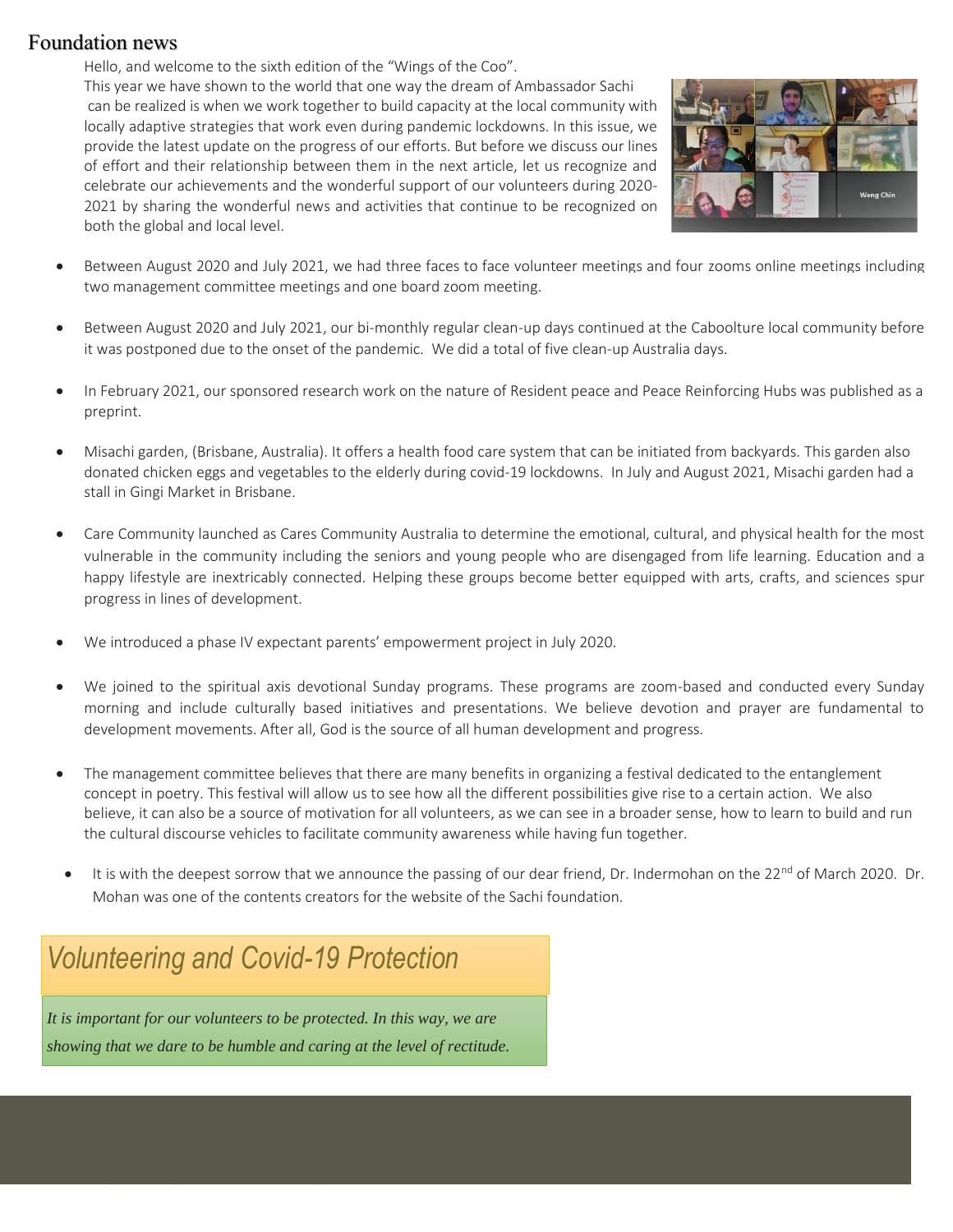The global cultural festival states paths to community development are a challenge. This is because, many cultural communities struggle to embed their similarities and lines of actions into an inclusive, structured, and creative community of art and cultures. These challenges have been addressed in the global framework for action as it aims to build the scientific-spiritual-based and technology-cultural driven foundation for happiness and opportunities for action for all communities and peoples. It is the guiding framework for the line of efforts. As we continuously reflect upon the framework for action, we develop a deeper understanding of concepts such as global prosperity, the transitory nature of happiness and suffering, the social actions and totality of efforts, cultural of learning and happiness for all as being reflected in our planned phases of growth and projects we pursue. Our planning lines of strategies begins from a single smiling effort to develop multiple lines of efforts, from promoting the century of light to promoting the discourse of century of coherence light, from random acts of service to response-receptive lines of actions, from Ikigai of one's happiness to the Ikigai of one common happiness, from individual choice interaction to coupled elastic interactions of choice and from Yatai to Yatai and Mikoshi together. We also learned about the learning elements for our action from the global framework for action. The first element is our belief that there are designer learning principles that are deeply rooted in science, nature, and culture. Consider a cultural festival state. An important function of the culture is to cultivate its self-similarities and colocalized interactions in harmony with nature, built environment, and spiritual dimension of life. In this way, culture can be an enabler of environmental protection. So, we have launched a full range of food forest activities. Culture and artifacts can also provide the necessary exergy ingredients for a built environment harmonious relationship with the natural and social environment ecosystem. So, we launched coherence garden and care in action activities such as cleanup day. Culture can also provide a great opportunity to synchronize our efforts with the ideals of civilization states. So, we are promoting cooperation and inclusive human coupled interactions, essential networking relationships, and rectitude of conduct with the assertion of values at its core. From the study of the history, tradition, and science of festivals and cultural festival states, we learned how each virtue gives rise to a variety of structural forms and shapes. For example, Virtues of hospitality in action give rise to customs such as tea ceremony and how virtues of knowledge give rise to structural forms such as school and university. Our task is to find out the structural jigsaw puzzle for other virtues that enrich cultural festival states and nature of the harvest of the entanglement farms of human virtues. So, we initiated a directory of cultural festival states. Understanding cultural festival states means understanding a complex mosaic formed by the virtue conformal arrangements of different cultures and languages. It also means recognizing the principles that join our lines of efforts into shapes. And culture learns new customs and values as time evolves. So, this means the principle of unity in diversity and the quantitative ways it connects to both the virtues in self-similar action and virtues in colocalized coupled interaction also evolves. We believe these connections and happiness ingredients should be incorporated within the family settings across all generations. So, we launched expectant mothers empowering projects. Giving take of two ways interactions, colocalization is also about cooperating cultures to find out how they can spring our brain neuron and their synopses into the synchronized and elastic line of purposeful actions to elevates and advances the case of hubs of efforts and the nursery of entangled virtues. The more virtues nested in the hubs of efforts and entangled in the virtue nurseries and farms, the more society advances in the ideals of happiness and prosperity. This is where our built directory helps us to re-examine the relationships cultural festival states have developed over centuries to map the best dynamical route to sustain the cycles of interactions that springs into flexible patterns and cultural shapes of hubs of efforts and entanglement farms of virtues in action. Elasticity is about finding the shapes and forms of harmony to help us continuously evolve our virtues and adapt to the natural environment and culture and ancient learned wisdom. Our volunteers need to choose the right co-local organization that supports creative ideas about building new structures, double the space of interactions, and house the unlimited virtues in lines of action. In this way, hopefully we find all the Ikigai reasons for happiness that inspires our thirst for learning and resilience, and able to invite the artistic and cultural communities to take ownership and action for building the essential creative elastic coupled localized interactions necessary for coherence and happiness of all and abides. The Universal House of Justice guides us:

"...whatever the level of activity in a cluster, it is the capacity for learning among the local friends, within a common framework, that fosters progress along the path of development. Everyone has a share in this enterprise; the contribution of each serves to enrich the whole..." Universal House of

Justice